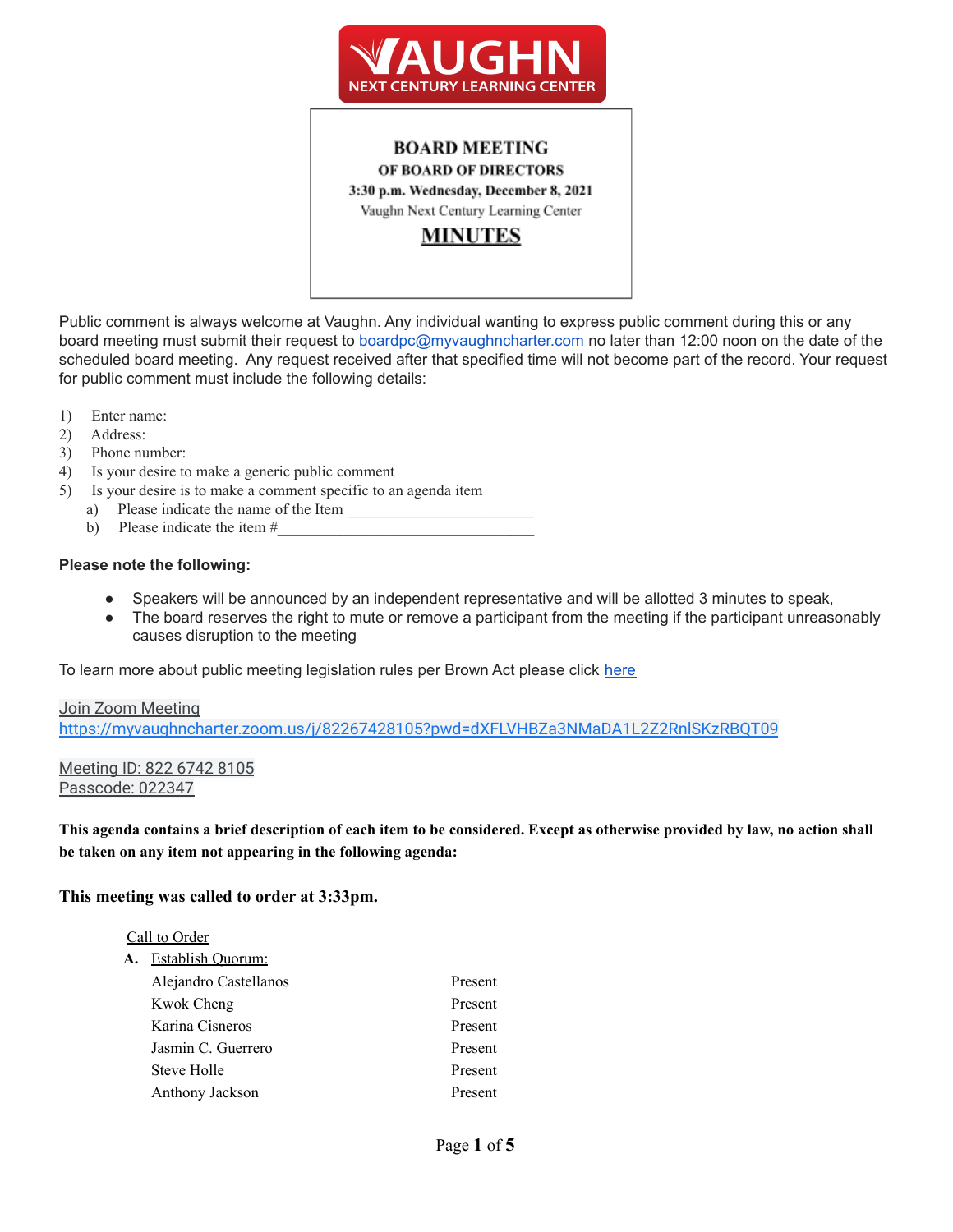| Alejandro Nevarez                            | Present |        |
|----------------------------------------------|---------|--------|
| Jonathan Ochoa                               |         | Absent |
| Arturo Suarez                                |         | Absent |
| <b>Advisory Student Members (non-voting)</b> |         |        |
| Diana Castellanos                            | Present |        |
| Franco De Santiago Acero                     | Present |        |

Roll call taken: Quorum established

## **Public Comments:**

Ms. Leticia Salazar: 4th grade teacher at mainland. Came to talk about the responsibilities put on the Vaughn teachers. Teachers come to school really early and are working late hours. Teachers are encouraged to self care but still maintain high efforts and take on multiple responsibilities. The Mainland campus is only getting one counselor when promised two and are in need of more counselors. Ms. Salazar is requesting an additional counselor and more planning time for the teachers.

## Approval of Minutes: The board is to review and approve the minutes from the October 13, 2021 board meeting. **Governance (45 mins)**

Board member Steve Holle motions to approve/not approve the minutes from the October 13, 2021 board meeting. Board member Anthony Jackson seconds the motion. The motion passes unanimously. Notes: Jasmin Guerrero abstained -was not at this meeting

| G1             | Chief Executive Officer Report - The Board will receive a report of the school's<br>progress by the CEO and introduction of new Human Resources director, Mr. Luis<br>Carbajo.                                                                                                                                                                                                                                                                                                                                                                                                                                  | Information<br><b>Item</b> |                                             |
|----------------|-----------------------------------------------------------------------------------------------------------------------------------------------------------------------------------------------------------------------------------------------------------------------------------------------------------------------------------------------------------------------------------------------------------------------------------------------------------------------------------------------------------------------------------------------------------------------------------------------------------------|----------------------------|---------------------------------------------|
| G2             | <b>Chief Executive Officer Evaluation – The Board will complete the performance</b><br>evaluation of Mr. Fidel Ramirez (2021-2022 first semester)<br>Tabled to January 26, 2022.                                                                                                                                                                                                                                                                                                                                                                                                                                | Closed<br>Session          |                                             |
| G <sub>3</sub> | LAUSD Compliance Monitoring Board Certification. Board will review and<br>approve the LAUSD Compliance Monitoring Board Certification.<br>Ms. Flores reviewed the requirements and items included on the LAUSD Compliance<br>Monitoring Board Certification. Items on the document include the enrollment lottery<br>process, immunization records, plans for EL and the master plan, Parent Student<br>handbook etc.<br>Board member, Steve Holle motioned to approve the LAUSD Compliance Monitoring<br>Board Certification. Board member, Jasmin Guerrero seconded the motion. Motion<br>passes unanimously. | <b>Action Item</b>         | <b>TALLY</b><br>Yes:7<br>No: 0<br>Abstain:0 |
| G <sub>4</sub> | <b>LAUSD Material Resolution-</b> The Board will discuss the need to submit material                                                                                                                                                                                                                                                                                                                                                                                                                                                                                                                            | <b>Action Item</b>         | <b>TALLY</b>                                |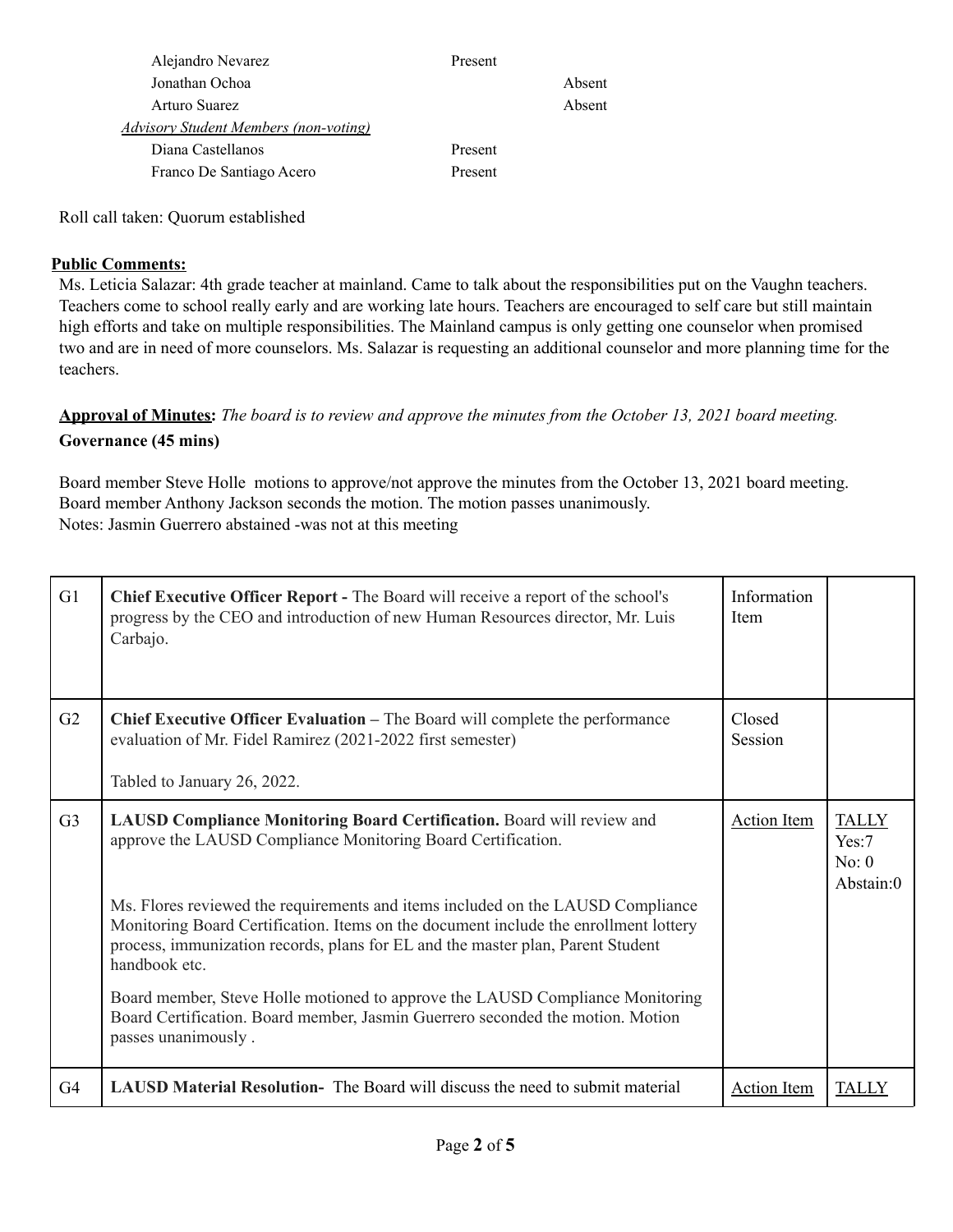| revision to LAUSD. The Board will act on a resolution that focuses on Element 4<br>(Governance) and Element 5 (Employee Qualifications).                                                                                                                               | Yes: $7$<br>No: 0<br>Abstain $0$ |
|------------------------------------------------------------------------------------------------------------------------------------------------------------------------------------------------------------------------------------------------------------------------|----------------------------------|
| Board member Anthony Jackson motions to approve the material revisions to LAUSD<br>for the resolution that focuses on Element 4 (Governance) and Element 5 (Employee<br>Qualifications ). Board member, Steve Holle seconded the motion. Motion passes<br>unanimously. |                                  |

## **Business and Operations (60 mins)**

| B1             | Fiscal Matter: 2021-22 First Interim Financial Report and Audit Update for<br>FY20-21 – The Board will act on the approval of Vaughn's 2021-22 First Interim<br>Financial Report (July 1, 2021 – October 31, 2021) and will receive an audit report                                                                                          | <b>Action Item</b> | <b>TALLY</b><br>Yes: 7<br>No: 0                      |
|----------------|----------------------------------------------------------------------------------------------------------------------------------------------------------------------------------------------------------------------------------------------------------------------------------------------------------------------------------------------|--------------------|------------------------------------------------------|
|                | update for FY20-21.                                                                                                                                                                                                                                                                                                                          |                    | Abstain:                                             |
|                | Board member Anthony Jackson motions to approve Vaughn's 2021-22 First Interim<br>financial Report (July 1, 2021-October 31, 2021) and will expect to receive an audit<br>report update for FY20-21. Board member, Karina Cisneros seconded the motion.<br>Motion passes unanimously.                                                        |                    |                                                      |
| B2             | Fiscal Matter: Investment Portfolio Allocation - The Board will receive progress<br>reports from Vanguard Fund Manager and Vaughn's Investment Monitor. The Board will<br>discuss recommended mid-year allocation plan and act on the approval of the allocation<br>plan effective January 1, 2022                                           | <b>Action Item</b> | <b>TALLY</b><br>Yes: $5$<br>No: 0<br>Abstain:0       |
|                | Board member, Alejandro Castellanos motions to transfer 10 million dollars from the<br>capital account in the amounts of 7.5 million to the endowment account and 2.5 million<br>to the employee incentive account. Board member, Jasmin Guerrero seconds the motion.<br>Motion passes unanimously.                                          |                    |                                                      |
| B <sub>3</sub> | Fiscal Matter: State Preschool Program - The Board will discuss and review the<br>2022-23 California State Preschool Continued Funding Application (CFA) including<br>minimum days of operation, instructional schedule, age of students served, projected<br>enrollment and staffing. The Board will act on the approval of the CFA.        | <b>Action Item</b> | <b>TALLY</b><br><b>Yes: 7</b><br>No: 0<br>Abstain: 0 |
|                | Board member, Steve Holle motions to approve the 2022-23 California State Preschool<br>Continued Funding Application (CFA) including minimum days of operation,<br>instructional schedule, age of students served, projected enrollment and staffing. Board<br>member, Alejandro Castellanos seconded the motion. Motion passes unanimously. |                    |                                                      |
| <b>B4</b>      | Request Authorization to Partner with Copia Food Waste Management by<br>Donating Surplus Edible- The Board will discuss and move to approve the<br>Authorization of Food Services and Copia Food Waste Management's partnership in<br>order to reduce and prevent food waste.                                                                | <b>Action Item</b> | <b>TALLY</b><br>Yes: $7$<br>No: 0<br>Abstain: 0      |
|                | Board member, Anthony Jackson motions to approve the Authorization of Food Services                                                                                                                                                                                                                                                          |                    |                                                      |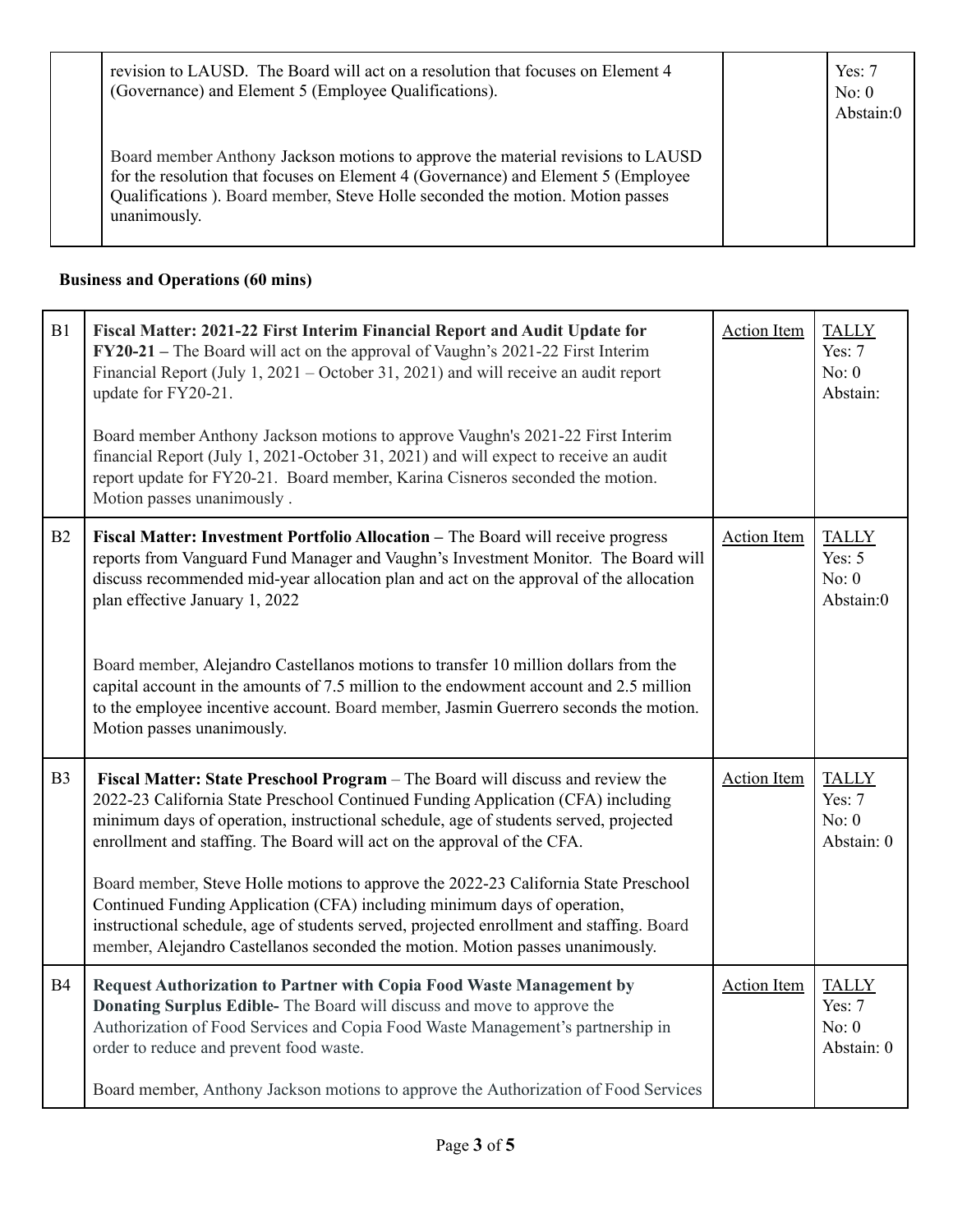|                | and Copia Food Waste Management; partnership in order to reduce and prevent food<br>waste. Board member, Steve Holle seconded the motion. Motion passes unanimously.                                                                                                                     |             |                                                |
|----------------|------------------------------------------------------------------------------------------------------------------------------------------------------------------------------------------------------------------------------------------------------------------------------------------|-------------|------------------------------------------------|
| B <sub>5</sub> | <b>Fiscal Matter: East West Bank Accounts closure - The Board will discuss and take</b><br>action to approve closure of East West Bank accounts. Funds will be transferred to new<br>bank accounts opened with Cathay Bank. New bank accounts were board approved on<br>June 29th, 2021. | Action Item | <b>TALLY</b><br>Yes: $7$<br>No: 0<br>Abstain:0 |
|                | Board member, Steve Holle motions to approve the closure of the East West Bank<br>accounts and transfer the funds to the new bank accounts opened with Cathay Bank.<br>Board member, Anthony Jackson seconded the motion.                                                                |             |                                                |

## **Curriculum and Instruction (45 minutes)**

| C1             | Curriculum and Instruction: Educator Effectiveness Grant Plan – The Board will<br>discuss the Professional Development Plan presented on October 13, 2021 during an<br>open Board meeting. The Board will review the finalized Educator Effectiveness Grant<br>Plan (\$990,816 for 2021-2026) and act on the approval of the plan.<br>Board member, Anthony Jackson motions to approve the finalized Educator<br>Effectiveness Grant Plan. Board member, Alejandro Nevarez seconded the motion.<br>Motion passes unanimously. | <b>Action Item</b>         | <b>TALLY</b><br>Yes: $7$<br>No: 0<br>Abstain:0 |
|----------------|-------------------------------------------------------------------------------------------------------------------------------------------------------------------------------------------------------------------------------------------------------------------------------------------------------------------------------------------------------------------------------------------------------------------------------------------------------------------------------------------------------------------------------|----------------------------|------------------------------------------------|
| C <sub>2</sub> | English Language Learner (ELL) Update - The Board will receive an update on the<br>progress of our ELL students.<br>Ana Martinez shared the services and support being provided for students. Upcoming<br>ELPAC testing for 790 English Learners.                                                                                                                                                                                                                                                                             | Information<br>Item        |                                                |
| C <sub>3</sub> | Special Education- The Board will receive an update on the progress of the school's<br>special education program.<br>Ivette Garcia shared the need to contract outside services with outside resources for<br>addressing psych services and assessments that need to get done. Consider a 4th psych<br>as a true possibility.                                                                                                                                                                                                 | Information<br>Item        |                                                |
| C <sub>4</sub> | <b>Mental Health Team Update-</b> The Board will receive an update on the progress of the<br>school's Mental Health department.                                                                                                                                                                                                                                                                                                                                                                                               | Information<br><b>Item</b> |                                                |

# **Partnership and School Site Council (10 minutes)**

| P1 | Governance Committee Updates- The Curriculum and Instruction, Business and | Information |  |
|----|----------------------------------------------------------------------------|-------------|--|
|    | Partnership committee chairs will provide the Board an update on committee | Item        |  |
|    | initiatives.                                                               |             |  |